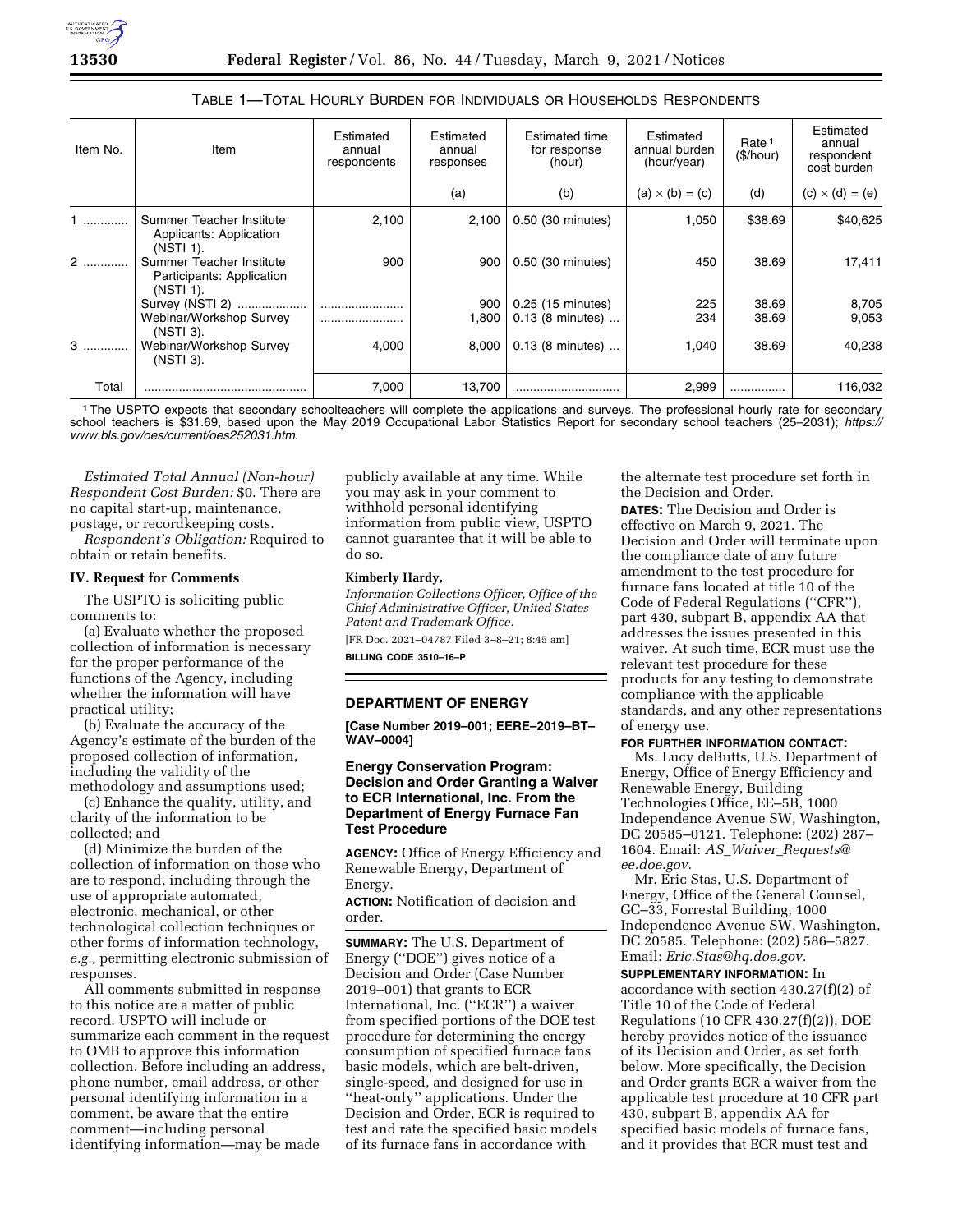rate such products using the alternate test procedure set forth in the Decision and Order. ECR's representations concerning the energy consumption of the specified furnace fan basic models must be based on testing according to the provisions and restrictions in the alternate test procedure set forth in the Decision and Order, and any such representations must fairly disclose these test results. Further, the manufacturer materials (*e.g.,* catalogs, brochures, and installation and operation manuals) for the specified furnace fan basic models must make no representation that the basic models are designed to be installed in systems with an air conditioner. Distributors, retailers, and private labelers are held to the same requirements when making representations regarding the energy consumption of these products. (42 U.S.C. 6293(c))

Consistent with 10 CFR 430.27(j), not later than May 10, 2021, any manufacturer currently distributing in commerce in the United States products employing a technology or characteristic that results in the same need for a waiver from the applicable test procedure must submit a petition for waiver. Manufacturers not currently distributing such products in commerce in the United States must petition for and be granted a waiver prior to the distribution in commerce of those products in the United States. Manufacturers may also submit a request for interim waiver pursuant to the requirements of 10 CFR 430.27. 10 CFR 430.27(j).

### **Case #2019–001**

# **Decision and Order**

### **I. Background and Authority**

The Energy Policy and Conservation Act, as amended ("EPCA"),<sup>1</sup> authorizes the U.S. Department of Energy (''DOE'') to regulate the energy efficiency of a number of consumer products and certain industrial equipment. (42 U.S.C. 6291–6317) Title III, Part B 2 of EPCA, Public Law 94–163 (42 U.S.C. 6291– 6309, as codified), established the Energy Conservation Program for Consumer Products Other Than Automobiles and sets forth a variety of provisions designed to improve energy efficiency for certain types of consumer products. These products include furnace fans, the focus of this document. (42 U.S.C. 6295(f)(4)(D))

Under EPCA, the energy conservation program consists essentially of four parts: (1) Testing, (2) labeling, (3) Federal energy conservation standards, and (4) certification and enforcement procedures. Relevant provisions of EPCA include definitions (42 U.S.C. 6291), test procedures (42 U.S.C. 6293), labeling provisions (42 U.S.C. 6294), energy conservation standards (42 U.S.C. 6295), and the authority to require information and reports from manufacturers (42 U.S.C. 6296).

The Federal testing requirements consist of test procedures that manufacturers of covered products must use as the basis for: (1) Certifying to DOE that their products comply with the applicable energy conservation standards adopted pursuant to EPCA (42 U.S.C. 6295(s)), and (2) making representations about the efficiency of that product (42 U.S.C. 6293(c)). Similarly, DOE must use these test procedures to determine whether the product complies with relevant standards promulgated under EPCA. (42 U.S.C. 6295(s))

Under 42 U.S.C. 6293, EPCA sets forth the criteria and procedures DOE is required to follow when prescribing or amending test procedures for covered products. EPCA requires that any test procedures prescribed or amended under this section must be reasonably designed to produce test results which reflect energy efficiency, energy use or estimated annual operating cost of a covered product during a representative average use cycle or period of use and requires that test procedures not be unduly burdensome to conduct. (42 U.S.C. 6293(b)(3)) The test procedure for furnace fans is contained the Code of Federal Regulations (''CFR'') at 10 CFR part 430, subpart B, appendix AA, *Uniform Test Method for Measuring the Energy Consumption of Furnace Fans*  (''Appendix AA'').

Any interested person may submit a petition for waiver from DOE's test procedure requirements. 10 CFR 430.27(a)(1). DOE will grant a waiver from the test procedure requirements if DOE determines either that the basic model for which the waiver was requested contains a design characteristic that prevents testing of the basic model according to the prescribed test procedures, or that the prescribed test procedures evaluate the basic model in a manner so unrepresentative of its true energy consumption characteristics as to provide materially inaccurate comparative data. 10 CFR 430.27(f)(2). DOE may grant the waiver subject to conditions, including adherence to alternate test procedures. *Id.* 

As soon as practicable after the granting of any waiver, DOE will publish in the **Federal Register** a notice of proposed rulemaking to amend its regulations so as to eliminate any need for the continuation of such waiver. 10 CFR 430.27(l). As soon thereafter as practicable, DOE will publish in the **Federal Register** a final rule to that effect. *Id.* When DOE amends the test procedure to address the issues presented in a waiver, the waiver will automatically terminate on the date on which use of that test procedure is required to demonstrate compliance. 10 CFR 430.27(h)(3).

### **II. ECR's Petition for Waiver: Assertions and Determinations**

By letter dated February 20, 2019, ECR filed a petition for waiver and a petition for interim waiver from the DOE test procedure applicable to furnace fans set forth in Appendix AA. In its petition, ECR asserted that the furnace fan basic models specified in its petition,3 which are belt-driven, singlespeed, and designed for ''heating-only'' applications, have design characteristics that prevent testing of the basic model according to the test procedure prescribed in Appendix AA. ECR claimed these basic models are factoryequipped for operation at an external static pressure (''ESP'') of 0.20″ w.c. and cannot operate within the ESP range of 0.65″–0.70″ w.c. required in Appendix AA. ECR stated that the higher ESP required for the test reduces airflow, which in turn increases the temperature rise to the high temperature limit, resulting in the unit shutting off before the test can be completed. ECR provided laboratory test data during the course of follow-up communications on May 24, 2019, June 3, 2019, August 5, 2019, and November 11, 2019, showing that the basic models for which a waiver is requested shut off at various ESPs ranging from 0.30″–0.60″ w.c., depending on the particular basic model, with the units shutting down at an average ESP of 0.47″ w.c.

ECR further asserted that the test procedure is not representative of the lower ESPs encountered by heating-only systems that only have one airflowcontrol setting, as compared to combined heating/cooling systems. ECR stated that combined heating/cooling

<sup>1</sup>All references to EPCA in this document refer to the statute as amended through the Energy Act of 2020, Public Law 116–260 (Dec. 27, 2020).

<sup>2</sup>For editorial reasons, upon codification in the U.S. Code, Part B was redesignated as Part A.

<sup>&</sup>lt;sup>3</sup>The specific basic models for which the petition applies are the Airco and Olsen branded furnace fans basic models BCLB90S2, BCLB100S2, BCLB120S2, BCLB130S2, BCLB145S2, BFLB90–2, BFLB100–2, BFLB120–2, BFLB130NX2, BFLB145NX2, BMLB60B2, BMLB80B2, and BMLB90B2. The petition is available at: *[https://](https://www.regulations.gov/docket?D=EERE-2019-BT-WAV-0004) [www.regulations.gov/docket?D=EERE-2019-BT-](https://www.regulations.gov/docket?D=EERE-2019-BT-WAV-0004)[WAV-0004.](https://www.regulations.gov/docket?D=EERE-2019-BT-WAV-0004)*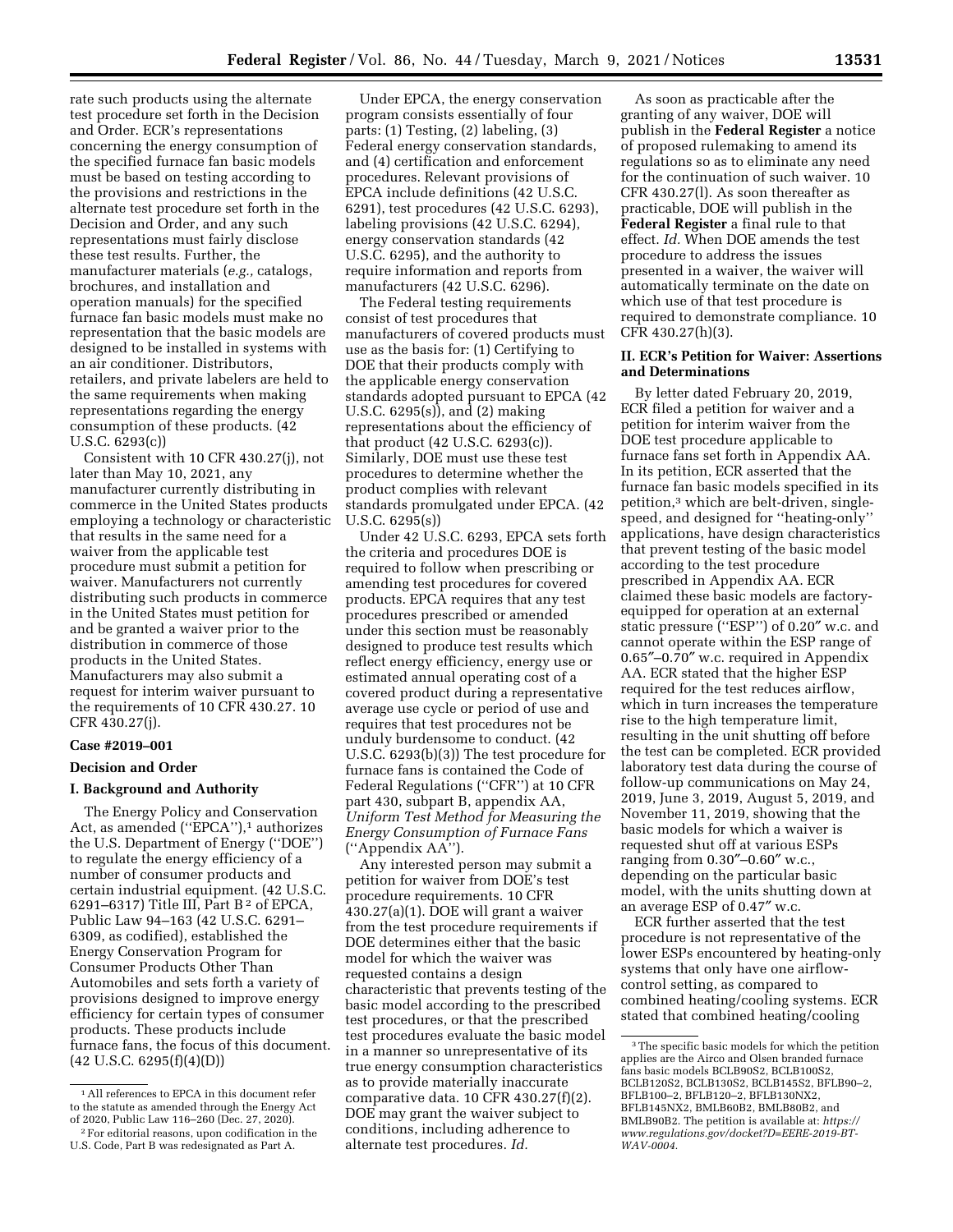systems operate at higher ESP than heatonly systems due to the installation of an evaporator coil as part of an air conditioning system, and typically require different blower speeds for heating operation and cooling operation. ECR provided information on the operating conditions for two field installations of belt-driven, single-speed furnaces that are intended for heatingonly operation, showing field ESP readings that are lower than the ESP required by Appendix AA.

ECR requested that the specified models be tested under the current Appendix AA, with the following modifications: (1) In section 8.6.1, the ESP requirement is instead the factoryequipped ESP, increased by 0.08″ w.c. to accommodate the fact that furnaces are tested for Fan Energy Rating (''FER'') without the air filter under Appendix AA; (2) sections 8.6.2, *Constant circulation airflow-control setting measurements,* and 8.6.3, *Heating airflow-control setting measurements*  are not required; and (3) calculations in section 10.1, *Fan Energy Rating (FER),*  are modified to account for the absence of a separate constant circulation airflow-control setting and heating airflow-control setting.

On August 18, 2020, DOE published in the **Federal Register** a notice that announced its receipt of the petition for waiver, granted ECR an interim waiver, and requested public comments. 85 FR 50808 (''Notice of Petition for Waiver''). In the Notice of Petition for Waiver, DOE reviewed ECR's description of the issue and suggested alternative test method, as well as test data submitted by ECR. DOE also reviewed data and analyses collected and conducted in support of the final rule establishing the furnace fan test procedure. Field data previously analyzed by DOE for a notice of proposed rulemaking published in the **Federal Register** on May 15, 2012 indicated that  $0.50''$  w.c. is representative of field conditions for heating-only furnaces. 77 FR 28674, 28686 (May 15, 2012). Based on this review, DOE's Notice of Petition for Waiver modified the suggested alternate test procedure in ECR's petition for waiver to require that the basic models specified in the petition be initially tested at 0.50″–0.55″ w.c., rather than the 0.28″ w.c. suggested by ECR (which is the factory-equipped ESP of 0.20″ w.c. for the basic models for which a waiver has been requested, increased by 0.08″ w.c. to account for the use of an air filter in the field). 85 FR 50808, 50811 (August 18, 2020). However, given the difficulty that a number of the specified ECR basic models may have in operating at an ESP of 0.50″ –0.55″ w.c., the

alternate test procedure further specifies that if the unit under test shuts down prior to completion of the test, the ESP range is incrementally reduced by 0.05″ w.c., and the test is to be re-run. *Id.* This process is repeated until a range is reached at which the test can be conducted to its conclusion, with a minimum allowable ESP range of 0.30″– 0.35″ w.c., which corresponds to the lowest ESP at which shut-off occurred in the ECR data. *Id.* 

As DOE explained in the Notice of Petition for Waiver, the alternate test procedure for the interim waiver did not waive the requirements of section 8.6.3 of Appendix AA as requested by ECR because, as DOE discussed in the furnace fans test procedure final rule published on January 3, 2014 (''January 2014 Final Rule'' ), that section is not applicable to the basic models specified in the Interim Waiver Order (*i.e.,* models with only one airflow control setting). *Id., see also* 79 FR 500, 514 (Jan. 3, 2014). In the January 2014 Final Rule, DOE stated that for single-stage units,  $E_{\text{Max}}$ , which is calculated in section 8.6.3 of Appendix AA, and E<sub>Heat</sub>, which is calculated in section 8.6.1.2, are equivalent because the maximum airflow-control setting and the heating airflow-control setting in which measurements are specified to be made are the same, and consequently, the same value is used for both variables in the FER equation. 79 FR 500, 514 (Jan. 3, 2014). As such, there is no need to separately perform that calculation in section 8.6.3 of Appendix AA. In addition, section 10.1 of Appendix AA states that for furnace fans for which the maximum airflow-control setting is a default heating airflow-control setting, QHeat (the airflow in the heating airflowcontrol setting) is equal to  $Q_{\text{Max}}$  (the airflow in the maximum airflow-control setting). Based on the discussion in the January 2014 Final Rule and calculations in section 10.1, the test in section 8.6.3 of Appendix AA would not need to be performed, and, therefore, DOE found that a waiver was not required regarding sections 8.6.3 or 10.1 of Appendix AA. 85 FR 50808, 50811 (August 18, 2020).

Regarding the testing in section 8.6.2 of Appendix AA, DOE noted that the testing required under that section is different than that required under section 8.6.1.2 (and section 8.6.3) of Appendix AA, in that the burner would be firing only in testing performed under the latter section. Because the burner must be firing during the section 8.6.1.2 testing and must be off during the section 8.6.2 testing, it is possible that the resulting measurements would be different. As a result, in the Interim

Waiver Order, DOE modified the suggested alternate test procedure to require that section 8.6.2 of Appendix AA be conducted, and results of the testing must be used in the calculation of FER. 85 FR 50808, 50811–50812 (August 18, 2020).

In the Notice of Petition for Waiver, DOE also solicited comments from interested parties on all aspects of the petition and the specified alternate test procedure. 85 FR 50808, 50808 (August 18, 2020). DOE received one comment in response to the Notice of Petition for Waiver, which was from the California Investor-Owned Utilities (''CA IOUs'' ).4 The CA IOUs raised a series of concerns with the Interim Waiver Order and the specified alternate test procedure, specifically the CA IOUs stated: (1) The Interim Waiver Order results in an unfair competitive advantage for ECR by allowing it to sell lower-cost furnaces as compared to other competitors; (2) the alternate test procedure is inconsistent with the requirements of 10 CFR 430.27(a) in that it effectively creates a new efficiency metric; and (3) based on manufacturer materials, its seems that most of the subject furnace fan basic models are intended for use with an air conditioner. (CA IOUs, No. 5 at pp. 1–6)

In support of its assertion that the alternate test procedure would provide ECR an unfair competitive advantage, the CA IOUs referenced the rulemaking for the January 2014 Final Rule in which DOE did not establish a heatingonly installation type for furnaces. (CA IOUs, No. 5 at p. 2). As explained in the April 2, 2013 supplemental notice of proposed rulemaking (SNOPR) for the furnace fans test procedure rulemaking, an industry stakeholder commented that it was not aware of any product on the market that would be categorized as a heating-only product, adding that this installation type could provide manufacturers with a means of gaming the test procedure by modifying its furnaces to eliminate factory-installed cooling capabilities, which would allow such furnaces to be tested at the lower ESP specified for heating-only units. 78 FR 19606, 19619 (April 2, 2013). Unaware of any products on the market that were heating-only and within the scope of the rulemaking, DOE agreed that heating-only installation types should be eliminated from consideration. *Id.* However, DOE would clarify that nothing in EPCA prohibits the manufacture of a furnace fan designed for heating-only installations.

<sup>4</sup>The CA IOU's comment can be accessed at: *[https://www.regulations.gov/document?D=EERE-](https://www.regulations.gov/document?D=EERE-2019-BT-WAV-0004-0005)[2019-BT-WAV-0004-0005.](https://www.regulations.gov/document?D=EERE-2019-BT-WAV-0004-0005)*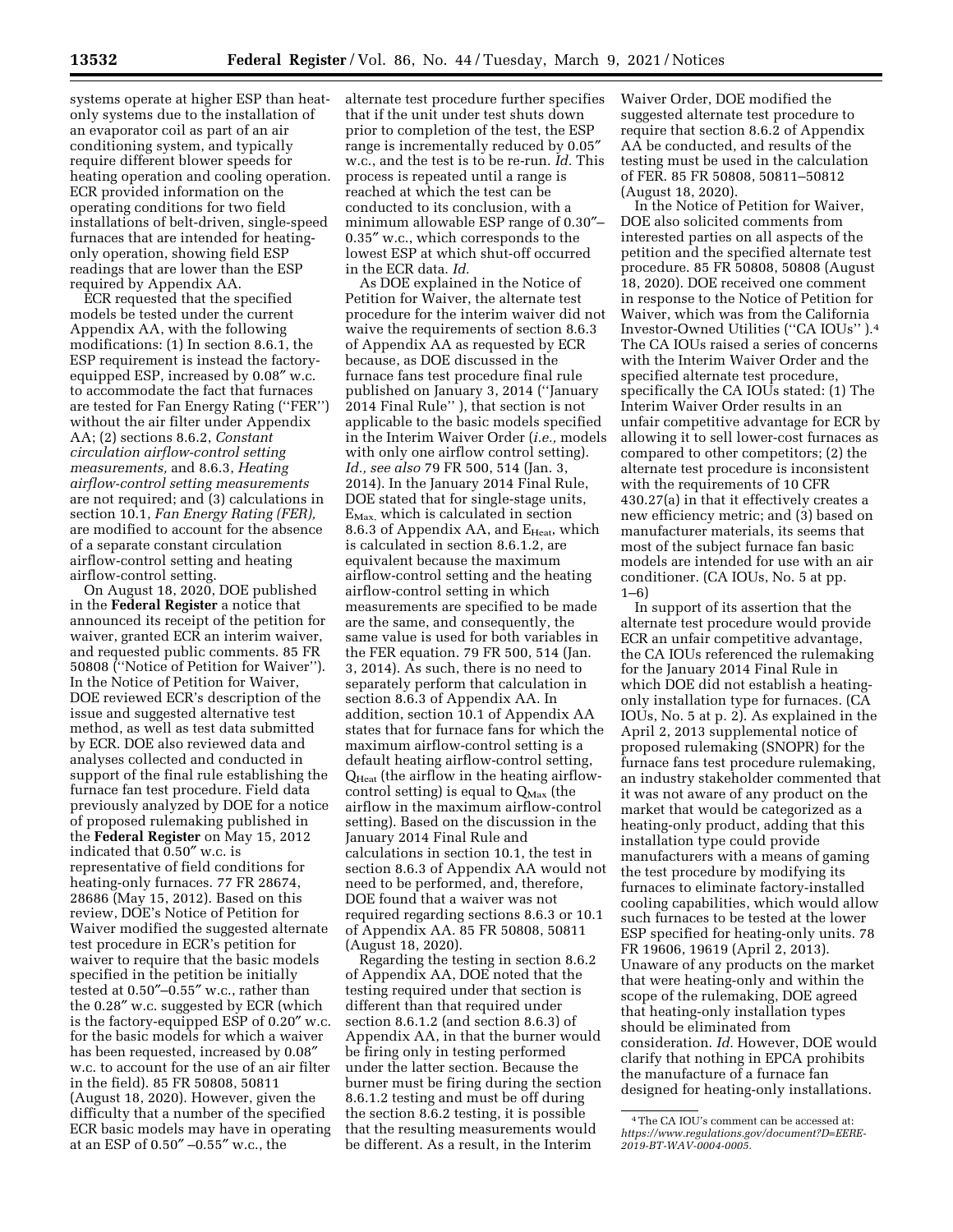In its petition for waiver, ECR asserted that it manufactures furnace fan basic models for use in heating-only applications. DOE has further found that the subject basic models contain design characteristics which prevent testing of these basic models according to the prescribed test procedure at Appendix AA. Absent a waiver, ECR would be unable to test the specified furnace fans, and as a result, it would be unable to distribute these basic models in commerce. DOE notes if another manufacturer is distributing a product employing a technology or characteristic that results in the same need for a waiver, that manufacturer is directed to submit a petition for waiver to DOE. 10 CFR 430.27(j). Upon receiving a petition for waiver from any manufacturer that manufactures furnace fans designed for heating-only applications, DOE would evaluate whether such product should be required to test according to the same alternate test procedure as prescribed for the ECR furnace fans. All manufacturers have the same opportunity to apply for a similar waiver to test heating-only fans that are unable to complete the prescribed test procedure at Appendix AA.

As noted, the CA IOUs further argued that by prescribing an ESP for testing the specified basic models that is lower than the ESP required in Appendix AA, DOE is functionally establishing a different metric contrary to 10 CFR 430.27(a). DOE does not agree with the CA IOUs' assertion for the reasons that follow. Section 430.27(a) provides, in relevant part, that in granting a waiver or interim waiver, DOE will not change the energy use or efficiency metric that the manufacturer must use to certify compliance with the applicable energy conservation standard and to make representations about the energy use or efficiency of the covered product. 10 CFR 430.27(a). In support of its assertion, the CA IOUs referenced DOE's statement regarding variable-speed furnace fans in the January 2014 Final Rule that it was establishing a test procedure that specifies one reference system curve (*i.e.,* the curve characterized by an ESP value representing national average operating conditions of a residential duct system for a furnace fan operating in the maximum airflow-control setting) for each installation type because DOE cannot set standards based on multiple metrics. (CA IOUs, No. 5 at p. 2, referencing 79 FR 500, 507 (Jan. 3, 2014)). However, the discussion that the CA IOUs reference was in response to comments encouraging DOE to establish a multiple-reference system test

procedure and standards. 79 FR 500, 507 (Jan. 3, 2014). As prescribed by Appendix AA and the Interim Waiver Order, testing is conducted based on a single reference system curve, with the reference curve representative of the installation environment. Both Appendix AA and the Interim Waiver Order produce measured results using the FER metric. The FER test procedure in the alternate test procedure is identical to that specified for furnace fans in appendix AA, except for the ESP setting.

The CA IOUs recommended that because FER decreases as a function of ESP (specifically a lower ESP test condition, as was specified in the interim waiver, will result in a lower (*i.e.,* better) FER rating), DOE should specify an adjustment factor to provide for comparative results. Specifically, the CA IOUs suggested multiplying the tested FER rating by the ratio of the ESP required in Appendix AA to the ESP achieved during the test. (CA IOUs, No. 5, pp. 7–8) As stated in the January 2014 Final Rule, the ESP value specified in Appendix AA is based on field ESP data collected in cooling airflow-control settings and is representative of field ESP in maximum airflow-control settings. 78 FR 500, 507 (Jan. 3, 2014). However, as discussed previously in this notice, the ESP required in Appendix AA is not representative of field ESP in heat-only installations because heat-only installations will not typically include an evaporator coil in the air stream. Further, ECR has demonstrated through test data that these models cannot even operate at the ESP condition in the furnace fan test procedure. A modified rating using an adjustment factor, such as the one suggested by the CA IOUs, would attempt to represent the furnace fan efficiency at the ESP condition in the Appendix AA test procedure, which, as previously discussed, has been demonstrated to be a condition that these furnace fans cannot and would not operate at in the field.

Additionally, the CA IOUs did not provide information regarding the theoretical rationale for their proposed adjustment or whether the accuracy of their proposed adjustment has been validated. Further, DOE is not aware of any conversion equation that has been validated to accurately predict the change in FER as ESP varies at a given fan setting, and also notes that validating an equation for extrapolating to FER at an ESP that is higher than that at which the unit can operate may be difficult or even not possible (as the unit cannot operate at that point). As a result of these considerations regarding the

accuracy and representativeness of an adjustment factor, DOE has not added an adjustment factor to the test procedure in this waiver.

The CA IOUs also commented that ECR's manufacturer materials (*e.g.,*  websites, marketing materials, product spec sheets, labels, nameplates) include cooling capacity specifications for installation of the basic models subject to the Interim Waiver Order, which would indicate that these basic models are intended to be installed in units that provide both heating and cooling. (CA IOUs, No. 5 at pp. 4–6). The CA IOUs also stated that because the furnace fans in question have the same nominal horsepower and higher full-load amperage as direct drive fans that are designed for use in systems with air conditioning, the furnace fans must be designed to move the same amount of air at the same pressure. (CA IOUs, No. 5, pp. 5–6)

In response, DOE again notes that ECR has provided test data showing that the furnace fans covered by the waiver request were unable to complete testing at the static pressures in the test procedure currently at Appendix AA. DOE is also requiring as a condition of the waiver that ECR not make any representations in any public-facing materials that these basic models are designed to be installed in systems that provide both heating and cooling. This condition was also included in the Interim Waiver Order, and ECR has since updated their literature to comply with this requirement. DOE has added recent copies of the material on Airco and Olsen's websites to this docket (EERE–2019–BT–WAV–0004).

The CA IOUs also questioned ECR's assertion that absent a waiver, ECR would be at a competitive disadvantage. (CA IOUs, No. 5. at pp 3–4) The issue of competitive disadvantage and economic hardship relate to evaluation of a petition for an interim waiver. DOE will grant an interim waiver from the test procedure requirements if it appears likely that the petition for waiver will be granted and/or if DOE determines that it would be desirable for public policy reasons to grant immediate relief pending a determination on the petition for waiver. 10 CFR 430.27(e)(2). Based on DOE's review presented in the Notice of Petition for Waiver, DOE determined that ECR's petition for waiver likely would be granted in part, and, therefore, granted the interim waiver. 85 FR 50808, 50812 (August 18, 2020). ECR asserted that substantial economic harm and competitive disadvantage would result absent a favorable determination and that the basic models at issue fulfill a unique need in the market for homes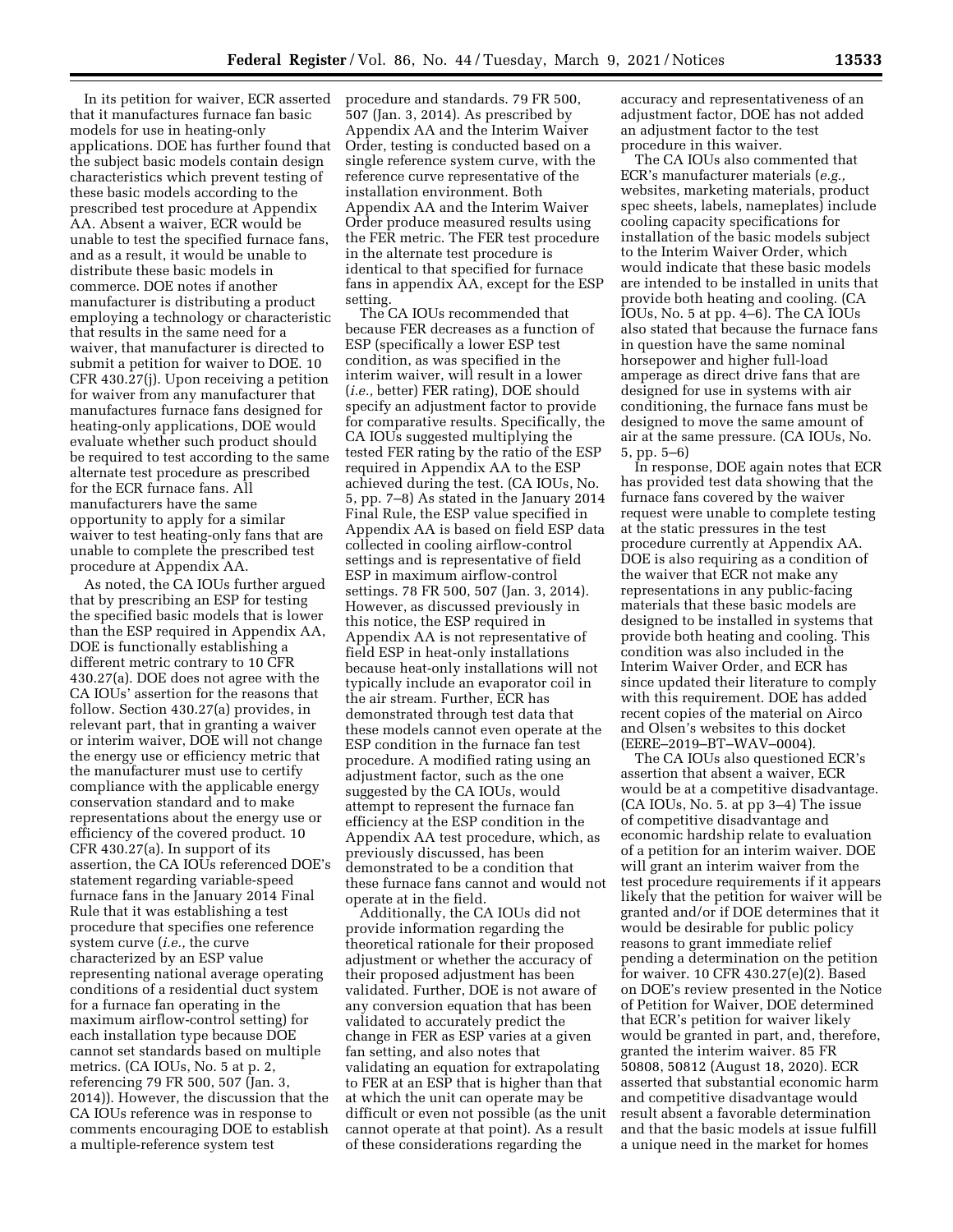that require heating-only solutions. Based on the totality of ECR's petition, DOE also determined that it was desirable for public policy reasons to grant ECR immediate relief pending a determination of the petition for waiver. *Id.* 

The CA IOUs urged DOE to initiate a rulemaking to engage stakeholders in an update of the test procedure at Appendix AA to address the heatingonly installation type, if DOE finds that such products do exist, to ensure that all manufacturers are able to test and certify their products without the need to apply for a waiver request. (CA IOUs, No. 5, p. 9) DOE notes that under 10 CFR 430.27(l), as soon as practicable after the granting of any waiver, it will publish in the **Federal Register** a notice of proposed rulemaking to amend its regulations so as to eliminate any need for the continuation of such a waiver. As soon thereafter as practicable, DOE will publish in the **Federal Register** a final rule to that effect. 10 CFR 430.27(l).

For the reasons explained in this document and in the Notice of Petition for Waiver, absent a waiver, the basic models identified by ECR in its petition cannot be tested and rated for energy consumption on a basis representative of their true energy consumption characteristics. DOE has reviewed the alternate procedure specified in the interim waiver and concludes that it will allow for the accurate measurement of the energy use of the furnace fans, while alleviating the testing problems associated with ECR's implementation of DOE's applicable furnace fan test procedure for the specified basic models.

Thus, DOE is requiring that ECR test and rate the specified furnace fan basic models according to the alternate test procedure set forth in this Decision and Order, which is identical to the procedure provided in the interim waiver. Additionally, the Decision and Order is conditioned on all manufacturer materials (including brochures, catalogs, installation and operation manuals, etc.) for the basic models specified in the Order making no representation that these models are designed to be installed in systems with air conditioners.

This Decision and Order is applicable only to the basic models listed and does not extend to any other basic models. DOE evaluates and grants waivers for only those basic models specifically set out in the petition, not future models that may be manufactured by the petitioner. ECR may request that DOE extend the scope of this waiver to include additional basic models that

employ the same technology as those listed in this waiver. 10 CFR 430.27(g). ECR may also submit another petition for waiver from the test procedure for additional basic models that employ a different technology and meet the criteria for test procedure waivers. 10 CFR 430.27(a)(1).

DOE notes that it may modify or rescind the waiver at any time upon DOE's determination that the factual basis underlying the petition for waiver is incorrect, or upon a determination that the results from the alternate test procedure are unrepresentative of the basic models' true energy consumption characteristics.  $10$  CFR  $430.27(k)(1)$ . Likewise, ECR may request that DOE rescind or modify the waiver if the company discovers an error in the information provided to DOE as part of its petition, determines that the waiver is no longer needed, or for other appropriate reasons. 10 CFR 430.27(k)(2).

As set forth above, the test procedure specified in this Decision and Order is the same as the test procedure proposed in the Interim Waiver. However, DOE has added conditions regarding the manufacturer materials associated with the covered models to make clear to consumers and installers that the models in question are not intended for use in systems with air conditioners.

# **III. Consultations With Other Agencies**

In accordance with 10 CFR 430.27(f)(2), DOE consulted with the Federal Trade Commission staff concerning the ECR petition for waiver.

### **IV. Order**

After careful consideration of all the materials that were submitted by ECR, the various public-facing materials (*e.g.,*  marketing materials, product specification sheets, and installation manuals) for the basic models identified in the petition, and comment received, in this matter, it is hereby *Ordered* that:

(1) ECR must, as of the date of publication of this Decision and Order in the **Federal Register** test and rate the following Airco and Olsen branded furnace fan basic models with the alternate test procedure as set forth in paragraph (2):

| <b>Brand</b>   | Basic model                                                                                                                              |
|----------------|------------------------------------------------------------------------------------------------------------------------------------------|
| Airco<br>Airco | BCLB90S2<br><b>BCLB100S2</b><br><b>BCLB120S2</b><br><b>BCLB130S2</b><br><b>BCI B145S2</b><br><b>BFI B90-2</b><br>BFI B100-2<br>BFLB120-2 |
|                | BFLB130NX2                                                                                                                               |

| Brand | Basic model     |
|-------|-----------------|
| Airco | BFLB145NX2      |
| Airco | BMLB60B2        |
| Airco | BMLB80B2        |
| Airco | BMLB90B2        |
| Olsen | BCLB90S2        |
| Olsen | BCLB100S2       |
| Olsen | BCLB120S2       |
| Olsen | BCI B130S2      |
| Olsen | BCI B145S2      |
| Olsen | <b>BFLB90-2</b> |
| Olsen | BFLB100-2       |
| Olsen | BFLB120-2       |
| Olsen | BFLB130NX2      |
| Olsen | BFLB145NX2      |
| Olsen | BMLB60B2        |
| Olsen | BMLB80B2        |
| Olsen | BMLB90B2        |

(2) The alternate test procedure for the ECR's basic models listed in paragraph (1) of this Order is the test procedure for furnace fans prescribed by DOE at 10 CFR part 430, subpart B, appendix AA (''Appendix AA''), except that the external static pressure (''ESP'') is adjusted in section 8.6.1.2 of Appendix AA as described below. All other requirements of Appendix AA and DOE's relevant regulations remain applicable. The change to section 8.6.1.2 reads as follows:

8.6.1.2. *Furnace fans for which the maximum airflow-control setting is a default heating airflow-control setting.*  Adjust the main burner or electric heating element controls to the default heat setting designated for the maximum airflow-control setting. Burner adjustments shall be made as specified by section 8.4.1 of ASHRAE 103–2007 (incorporated by reference, see § 430.3). Adjust the furnace fan controls to the maximum airflowcontrol setting. Adjust the external static pressure to within the range of 0.50″– 0.55″ w.c. by symmetrically restricting the outlet of the test duct. Maintain these settings until steady-state conditions are attained as specified in sections 8.3, 8.4, and 8.5 of this appendix and the temperature rise  $(\Delta T_{\text{Max}})$  is at least 18 °F. If at the external static pressure range of 0.50″ –0.55″ w.c. the unit under test automatically shuts off before the conclusion of a valid test, reduce external static pressure by an increment of 0.05″ w.c. (*i.e.,* to a range of 0.45″ –0.50″ w.c) by symmetrically restricting the outlet of the test duct and re-run the test. If at the reduced external static pressure range the unit under test automatically shuts off before the conclusion of a valid test, repeat the incremental reduction of the ESP range by 0.5″ w.c. until an ESP range is achieved at which a valid test is completed. The minimum allowable external static pressure range is 0.30″